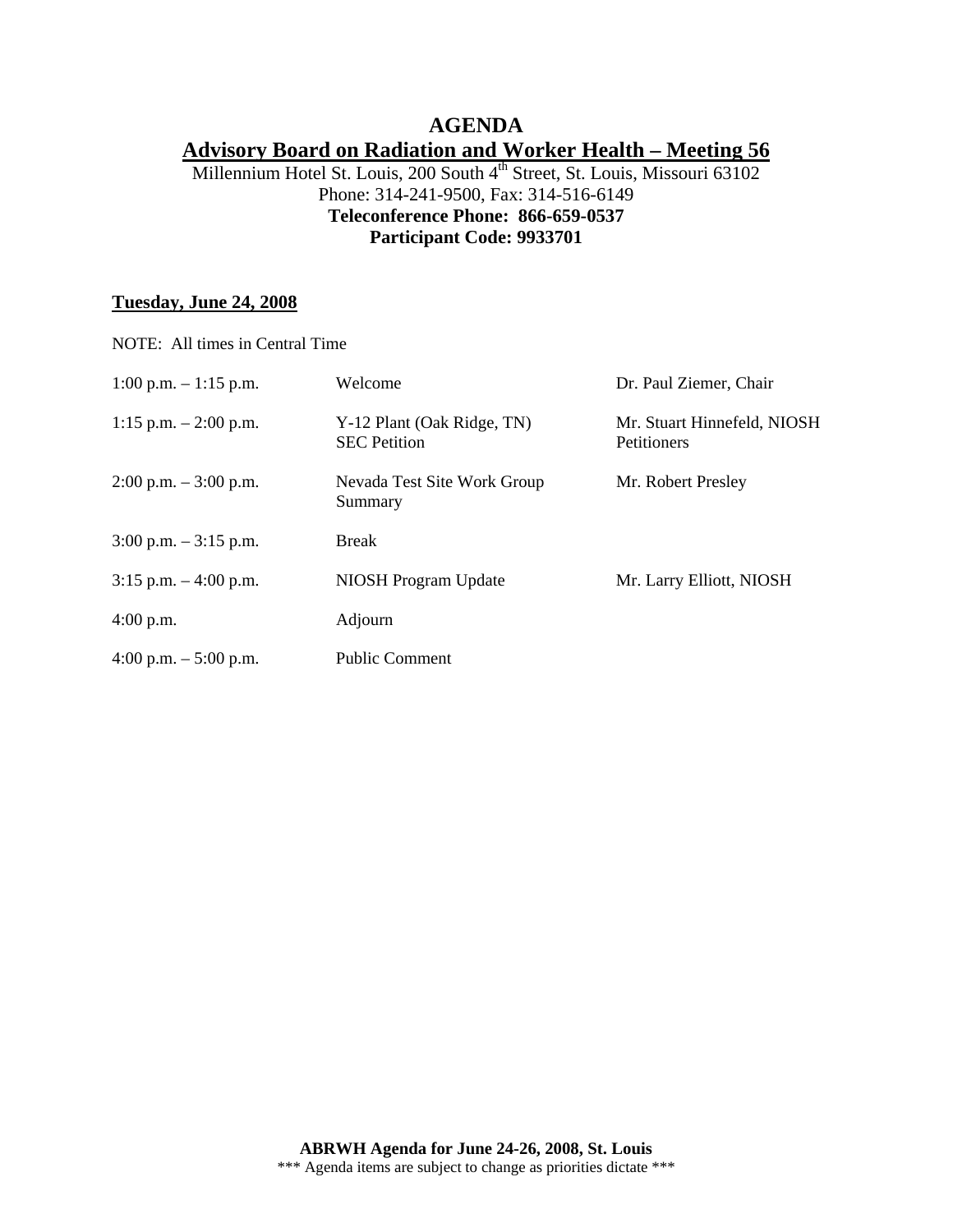# **AGENDA Advisory Board on Radiation and Worker Health – Meeting 56**

### Millennium Hotel St. Louis, 200 South 4<sup>th</sup> Street, St. Louis, Missouri 63102 Phone: 314-241-9500, Fax: 314-516-6149 **Teleconference Phone: 866-659-0537 Participant Code: 9933701**

### **Wednesday, June 25, 2008**

| NOTE: All times in Central Time |                                                                 |                                                                     |
|---------------------------------|-----------------------------------------------------------------|---------------------------------------------------------------------|
| $8:30$ a.m. $-8:45$ a.m.        | Welcome                                                         | Dr. Paul Ziemer, Chair                                              |
| $8:45$ a.m. $-9:45$ a.m.        | Dow Chemical Company<br>(Madison, IL) SEC Petition              | Mr. LaVon Rutherford, NIOSH<br>Petitioners                          |
| $9:45$ a.m. $-10:15$ a.m.       | Special Science Journal<br>Publication                          | Dr. James Neton, NIOSH                                              |
| $10:15$ a.m. $-10:30$ a.m.      | <b>Break</b>                                                    |                                                                     |
| $10:30$ a.m. $-11:30$ a.m.      | <b>Spencer Chemical Company</b><br>(Pittsburg, KS) SEC Petition | Mr. Stuart Hinnefeld, NIOSH<br>Petitioners                          |
| $11:30$ a.m. $-12:30$ p.m.      | Lunch                                                           |                                                                     |
| $12:30$ p.m. $-1:30$ p.m.       | Department of Energy Update                                     | Ms. Regina Cano, DOE<br>Mr. Guy McDowell, DOE<br>Mr. Ken Stein, DOE |
| 1:30 p.m. $- 2:30$ p.m.         | Procedures Work Group Summary                                   | Ms. Wanda Munn<br>Ms. Kathy Behling, SC&A                           |
| $2:30$ p.m. $-3:00$ p.m.        | Department of Labor Update                                      | Mr. Jeffrey L. Kotsch, DOL                                          |
| $3:00$ p.m. $-3:30$ p.m.        | Board Interactions with<br>Congress                             | Mr. Jason Broehm, CDC                                               |
| $3:30$ p.m. $-3:45$ p.m.        | <b>Break</b>                                                    |                                                                     |
| $3:45$ p.m. $-4:45$ p.m.        | <b>SEC Petition Update</b>                                      | Mr. LaVon Rutherford, NIOSH                                         |
| $4:45$ p.m.                     | Adjourn                                                         |                                                                     |
| 7:30 p.m. $-8:30$ p.m.          | <b>Public Comment</b>                                           |                                                                     |